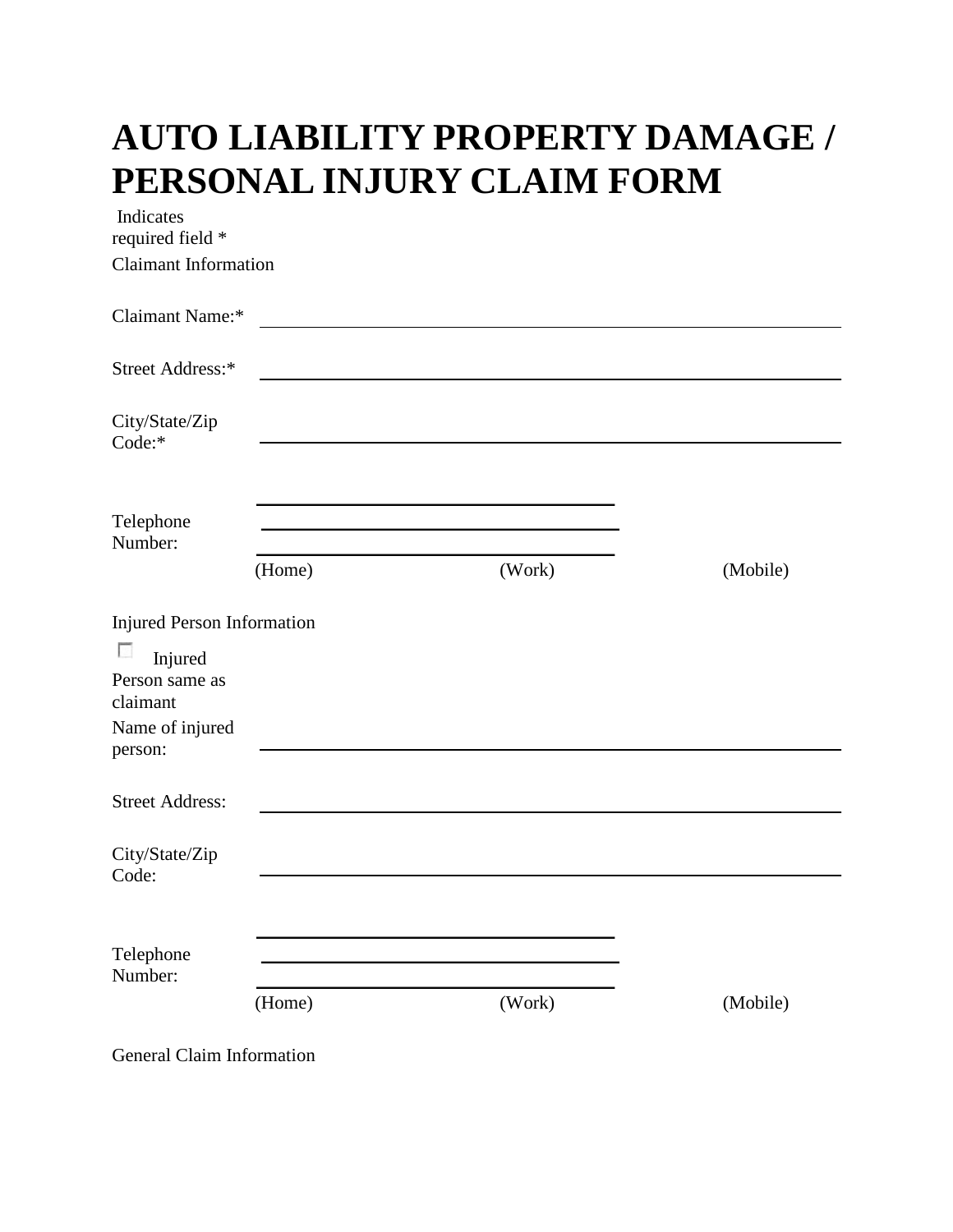| Date & Time of                                                        | (Date) |  |
|-----------------------------------------------------------------------|--------|--|
| Incident:*                                                            | (Time) |  |
|                                                                       |        |  |
| <b>Street Address of</b><br>Incident<br>or Location of<br>Incident: * |        |  |
| City/State of<br>Incident:                                            |        |  |
| Describe in Detail<br>How Incident<br>Occurred:*                      |        |  |
|                                                                       |        |  |
|                                                                       |        |  |
|                                                                       |        |  |
|                                                                       |        |  |
|                                                                       |        |  |
| Describe injuries:                                                    |        |  |
| (If applicable) $*$                                                   |        |  |
|                                                                       |        |  |
|                                                                       |        |  |
|                                                                       |        |  |
|                                                                       |        |  |
|                                                                       |        |  |
|                                                                       |        |  |
| Police Report<br>Number:                                              |        |  |
|                                                                       |        |  |
|                                                                       |        |  |
| <b>Insurance Information</b>                                          |        |  |
| Full Name of<br>Insurance                                             |        |  |
| Company:                                                              |        |  |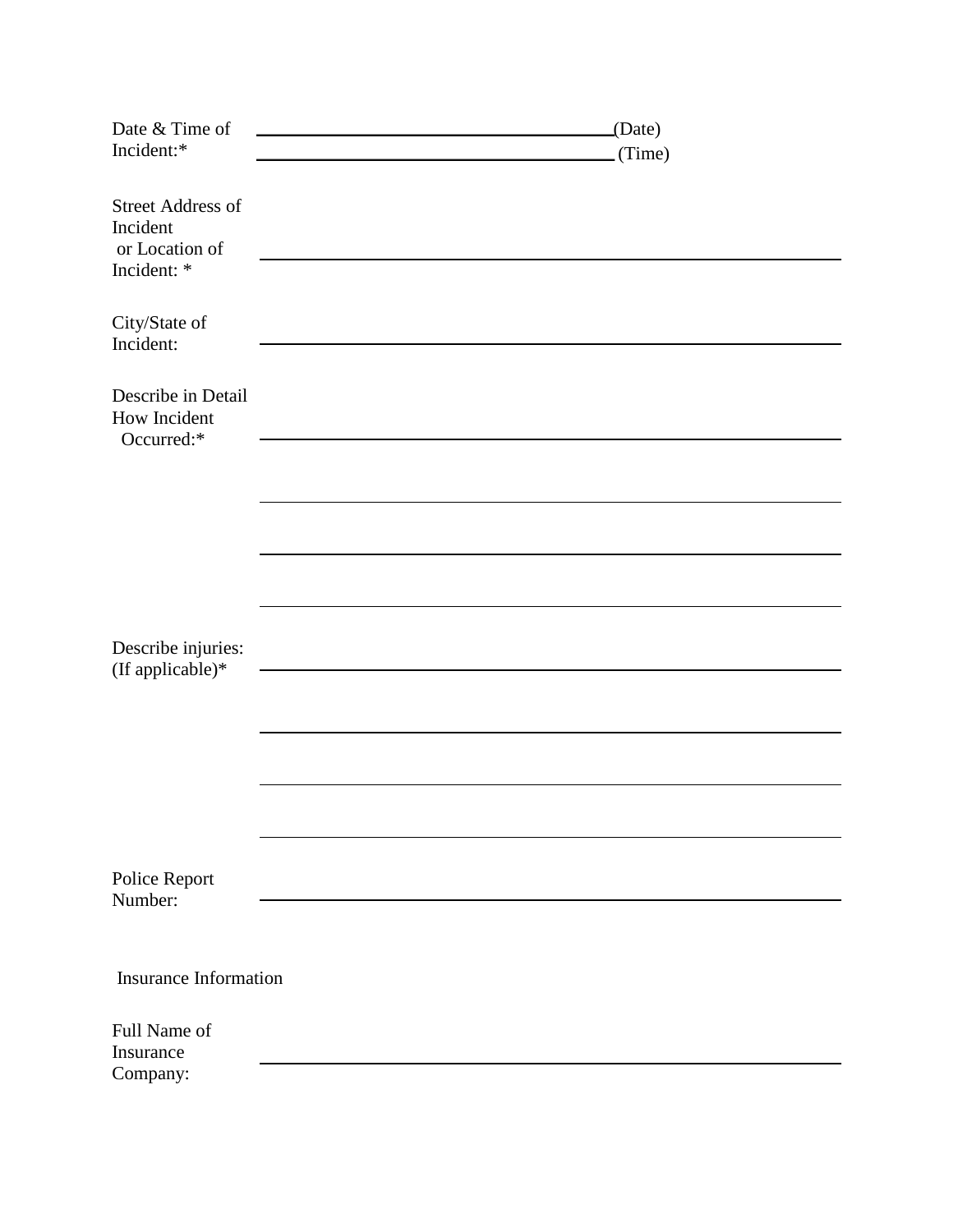| <b>Street Address:</b>                                 |                                                                                                                                                                                                                               |
|--------------------------------------------------------|-------------------------------------------------------------------------------------------------------------------------------------------------------------------------------------------------------------------------------|
| City/State/Zip<br>Code:                                | and the control of the control of the control of the control of the control of the control of the control of the                                                                                                              |
| <b>Adjuster Name:</b>                                  | <u> 1980 - Johann Stoff, deutscher Stoff, der Stoff, der Stoff, der Stoff, der Stoff, der Stoff, der Stoff, der S</u>                                                                                                         |
| Telephone<br>Number:                                   | and the control of the control of the control of the control of the control of the control of the control of the                                                                                                              |
| Name of Policy<br>Holder:                              | <u> 1989 - Johann Stoff, amerikansk politiker (d. 1989)</u>                                                                                                                                                                   |
| Policy Number:                                         | <u> 1990 - Johann Barbara, martx</u>                                                                                                                                                                                          |
| Policy Period:                                         | (Expiration Date) (Effective Date)                                                                                                                                                                                            |
| Claim Number:                                          | the control of the control of the control of the control of the control of the control of the control of the control of the control of the control of the control of the control of the control of the control of the control |
| <b>Claimant Vehicle Information</b>                    |                                                                                                                                                                                                                               |
| Claimant's<br>Vehicle:                                 | (Model)<br>$\mathcal{L}^{\mathcal{L}}(\mathcal{L}^{\mathcal{L}})$ and $\mathcal{L}^{\mathcal{L}}(\mathcal{L}^{\mathcal{L}})$ . Then the contribution of<br>(Year) (License Plate No.)<br>(State of License)                   |
| Name of Driver:                                        |                                                                                                                                                                                                                               |
| <b>City Vehicle Information</b>                        |                                                                                                                                                                                                                               |
| Name of City<br>Driver:                                |                                                                                                                                                                                                                               |
| <b>City Vehicle</b><br><b>License Plate</b><br>Number: |                                                                                                                                                                                                                               |
| <b>City Department</b>                                 |                                                                                                                                                                                                                               |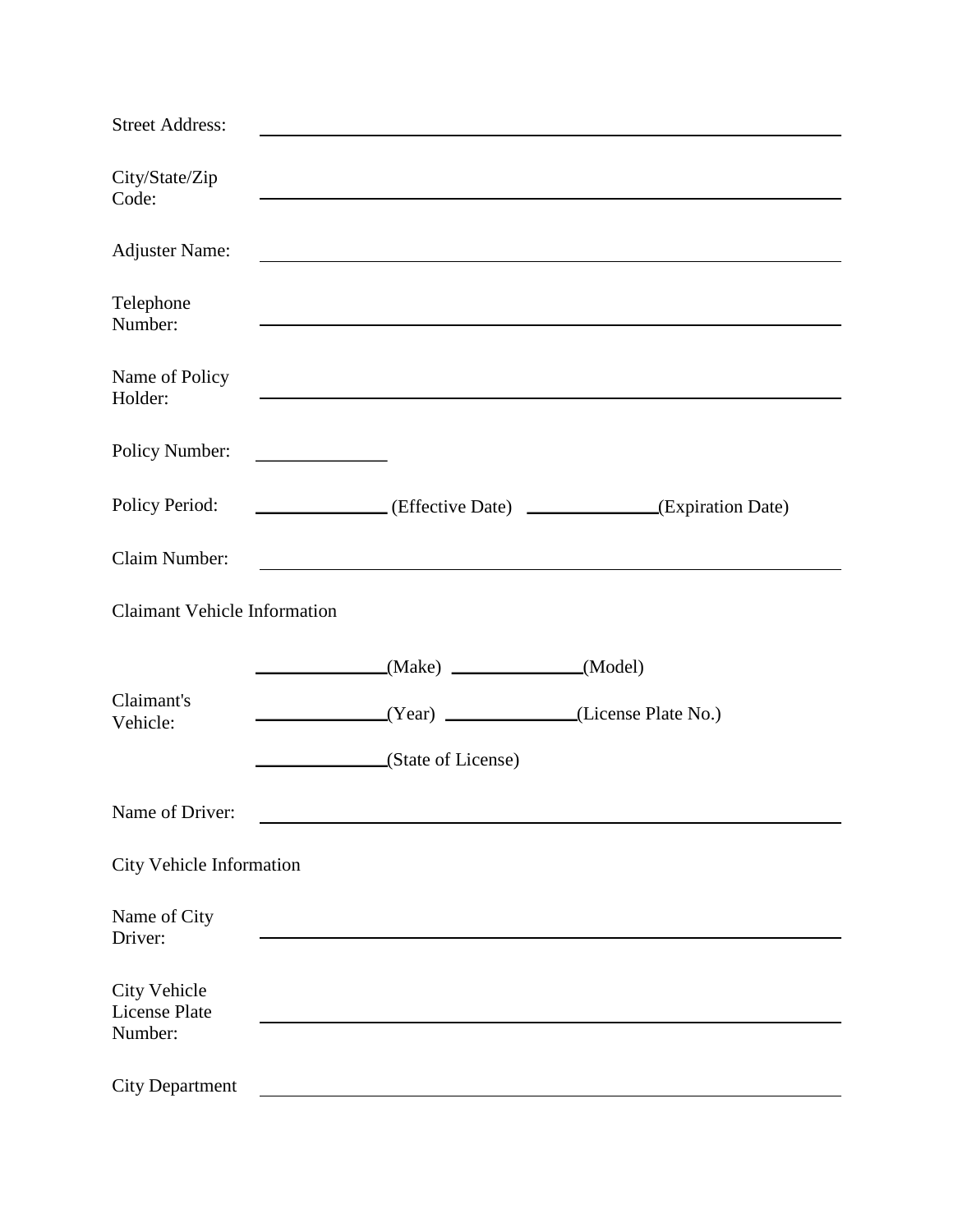| Involved:                                |        |        |          |
|------------------------------------------|--------|--------|----------|
| <b>City Department</b><br>Report Number: |        |        |          |
| Witness Information                      |        |        |          |
| Name of Witness<br>to Incident:          |        |        |          |
| <b>Street Address:</b>                   |        |        |          |
|                                          |        |        |          |
| City/State/Zip<br>Code:                  |        |        |          |
|                                          |        |        |          |
|                                          |        |        |          |
| Telephone                                |        |        |          |
| Number:                                  |        |        |          |
|                                          | (Home) | (Work) | (Mobile) |
| <b>Additional Information</b>            |        |        |          |
|                                          |        |        |          |
| Comments:                                |        |        |          |
|                                          |        |        |          |
|                                          |        |        |          |
|                                          |        |        |          |

| Two Written<br>Estimates<br>Attached:<br>(Cost to Repair<br>Damages) | ο<br>Yes | N <sub>0</sub> |
|----------------------------------------------------------------------|----------|----------------|
| Paid Bill<br>Attached:                                               | υ<br>Yes | $N_{\Omega}$   |

Signature Information